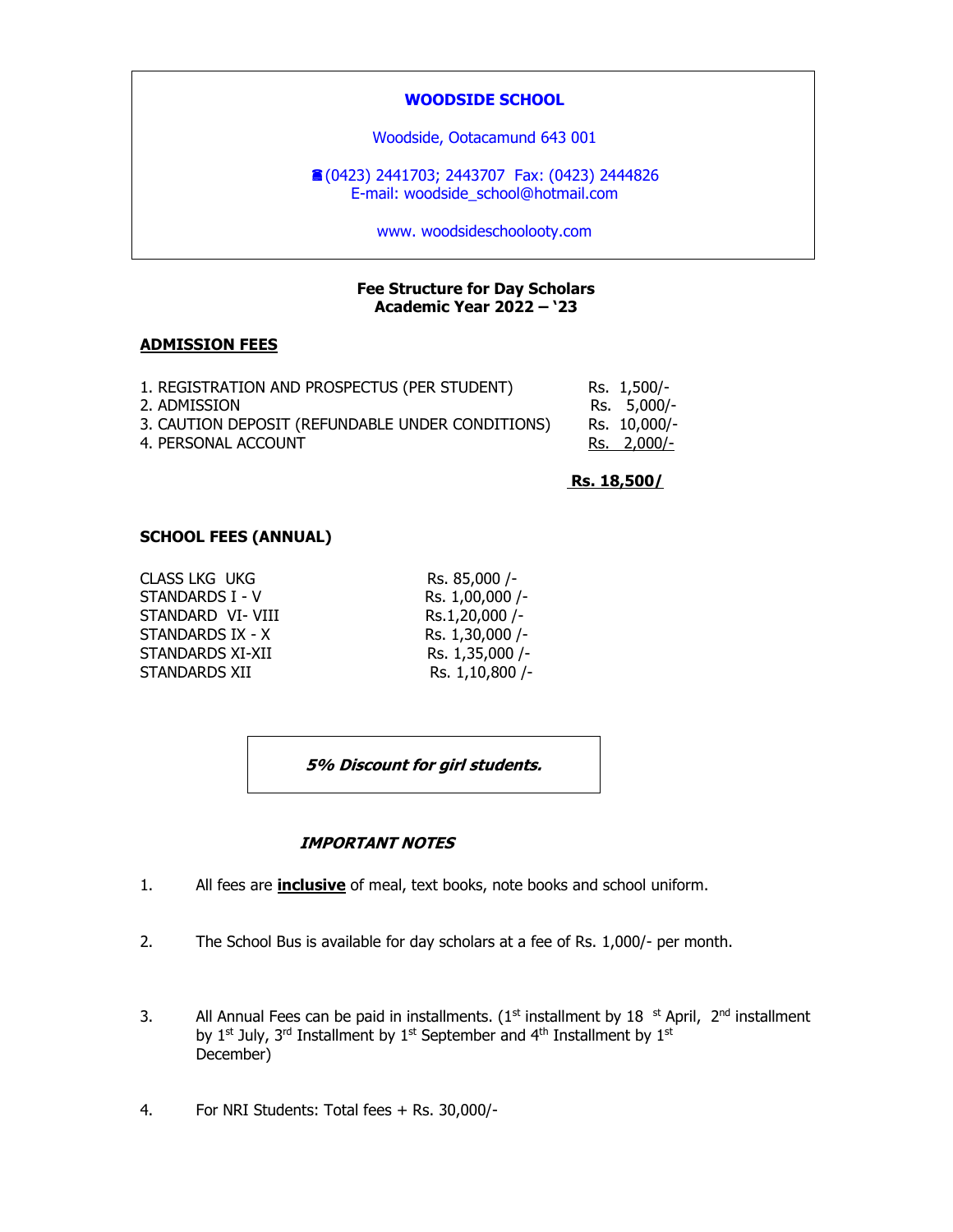**Extra-Curricular options available (for classes VI and above):**

- 1. **Classical Dance** (Free of charges)
- 2. **Vocal-Classical** (Free of charges)
- 3. **Music - Keyboard, Guitar** (Free of charges)
- 4. **Kung Fu /Karate** (Free of charges)
- 5. **Cricket** (Free of charges)
- 6**. Football** (Free of charges)
- 7 .**Basketball** (Free of charges )
- 8. **Tennis** (Rs.4,500/- per month)
- 9. **Gym** (Rs.650/- per month)

(Students may pick two activities from the above available options) Timing: 03.30pm to 04.30pm (Monday to Friday)

### **Fee Structure for Boarding Scholars Academic Year 2022– '23**

## **ADMISSION FEES**

1. REGISTRATION AND PROSPECTUS (PER STUDENT) Rs. 1,500/-2. ADMISSION Rs. 5,000/-<br>3. CAUTION DEPOSIT (REFUNDABLE UNDER CONDITIONS) Rs. 20,000/-3. CAUTION DEPOSIT (REFUNDABLE UNDER CONDITIONS) 4. BEDDING CHARGES RS. 4,000/-Rs. 2, 000/-(once in 3 years)

5. PERSONAL ACCOUNT RS. 10,000/-

**Rs. 40,500/-**

## **SCHOOL FEES (ANNUAL)**

CLASS LKG & UKG RS. 2,50,000/-STANDARDS I - V Rs. 2,65,000 /-STANDARDS VI - X Rs. 2,75,000 /-STANDARDS XI - XII RS. 2,85,000 /-

**5% Discount for girl students.**